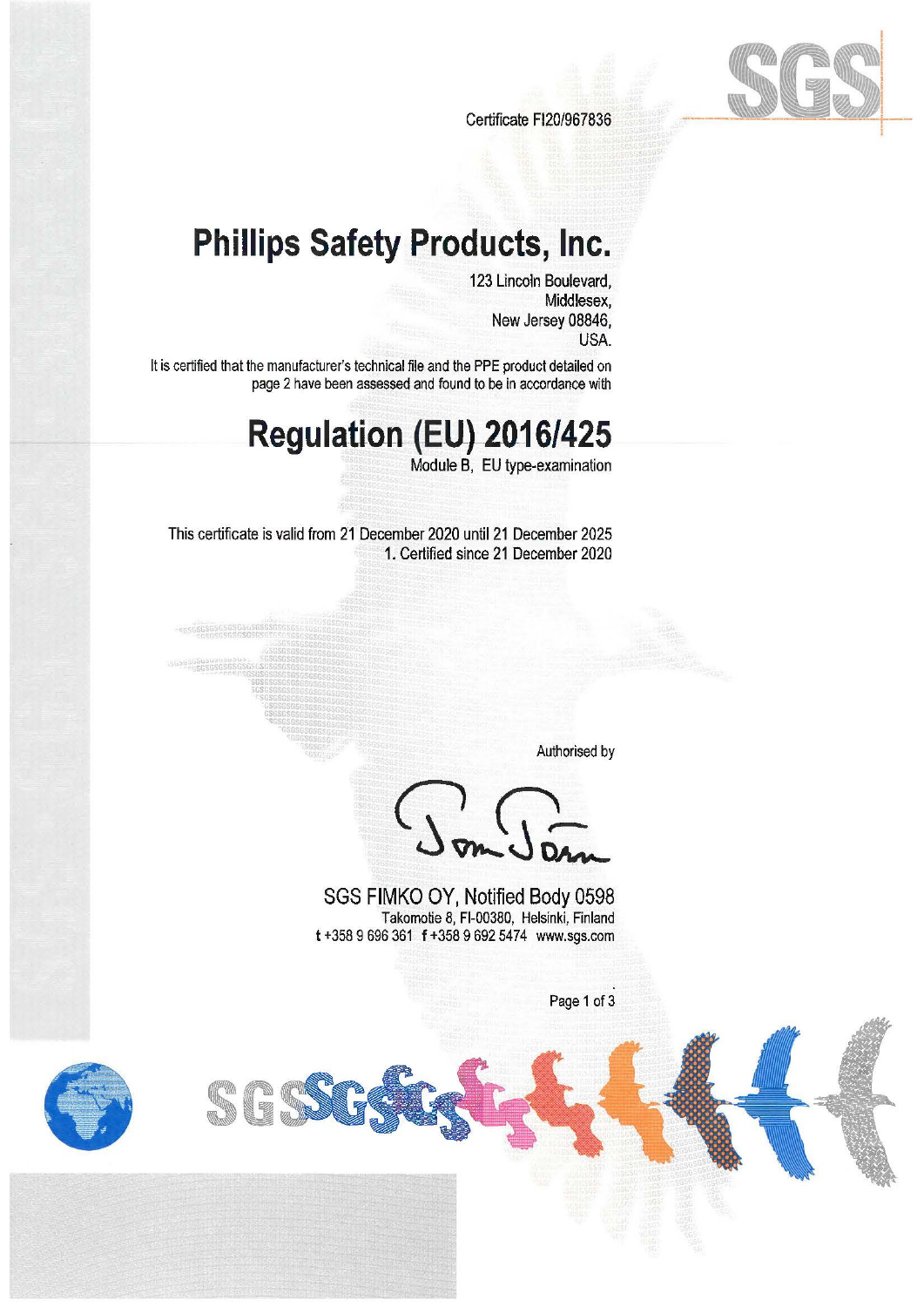



## **Regulation (EU) 2016/425**

Module B, EU type-examination Issue 1.

#### **PPE** Product

1902

PS (logo) RG series frames, fitted with X-ray radiation filtering lead glass lenses, with a lead equivalence of 0.75mm Pb at 150 kV; PS (logo) RG-75SS series frames, fitted with X-ray radiation filtering lead glass lenses, and side shields, both with a lead equivalence of 0.75mm Pb at 150 kV;

PS (logo) RG-50SS series frames, fitted with X-ray radiation filtering lead glass lenses, with a lead equivalence of 0.75mm Pb at 150 kV, and side shields with a lead equivalence of 0.50mm Pb at 150 kV;

PS {logo) RG50 series frames, fitted with X-ray radiation filtering lead glass lenses, with a lead equivalence of 0.50mm Pb at 150 kV; PS (logo) RG50-50SS series frames, fitted with X-ray radiation filtering lead glass lenses, and side shields, both with a lead equivalence of 0.50mm Pb at 150 kV.

The frames are available in a variety of designs and colours, which have no bearing on the protection offered.

The following lens options are available for each frame: Plano {no suffix code), Single vision prescription {suffix: -SV), Bifocal (suffix: -FT-28) & Progressive (- PROG).

Lens coatings available are: Fog-Free (-FF) & Anti-reflective {-AR). It is certified that the manufacturer's technical file and the above mentioned PPE have been assessed and found to meet the applicable Essential Health and Safety Requirements in Annex II of Regulation (EU) 2016/425 Personal Protective Equipment. When examined the PPE satisfied the relevant requirements in the

manufacturer's technical specification<sup>1</sup> based on (based on EN 61331-3:2014(Protective devices against diagnostic medical X-radiation - Part 3: Protective clothing and protective devices for gonads.) and on testing to EN 61331-1 :2014 plus guidance notes) which had been previously assessed and deemed to meet the basic health and safety requirements (Annex 11) of the Directive.

Continued...